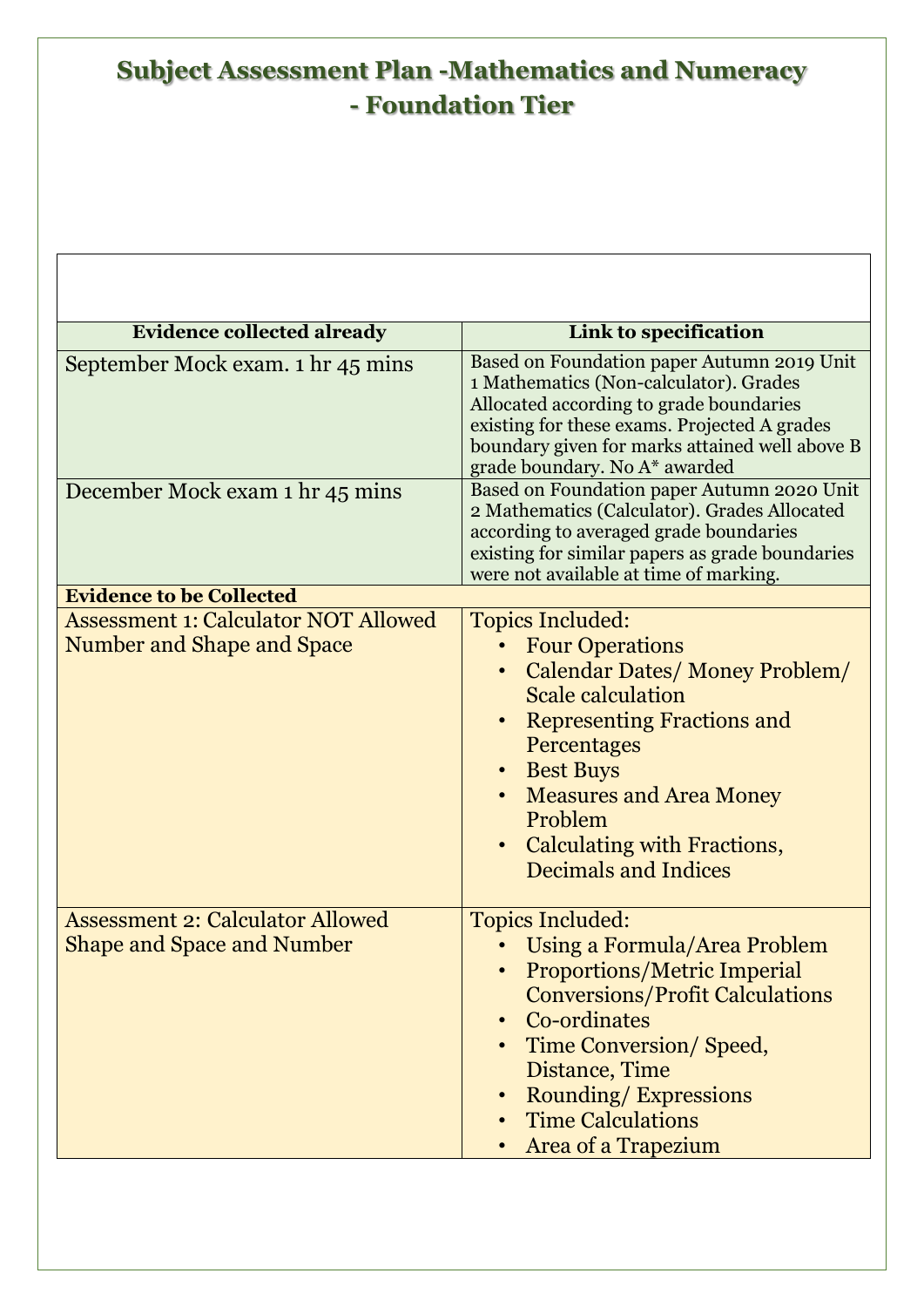## **Subject Assessment Plan -Mathematics and Numeracy - Foundation Tier**

|                                                                     | <b>Expressing as a Percentage/</b><br><b>Sharing in a Ratio</b><br>Area of a Circle<br>Area of a sector                                                                                                                                                                                                                                                                              |
|---------------------------------------------------------------------|--------------------------------------------------------------------------------------------------------------------------------------------------------------------------------------------------------------------------------------------------------------------------------------------------------------------------------------------------------------------------------------|
| <b>Assessment 3: Calculator Not Allowed</b><br>Data Handling        | <b>Topics Included:</b><br><b>Probability Scale/Averages</b><br>Interpreting a Graph/Negative<br><b>Numbers</b><br><b>Scatter Diagram</b><br><b>Theoretical Probability</b>                                                                                                                                                                                                          |
| <b>Assessment 4: Calculator Not Allowed</b><br>Algebra              | <b>Topics Included:</b><br><b>Sequences</b><br><b>Using a Formula</b><br><b>Solving Equations</b><br><b>Algebra Expressions</b><br><b>Expanding Brackets</b>                                                                                                                                                                                                                         |
| <b>Assessment 5: Calculator Allowed</b><br><b>Number</b>            | <b>Topics Included:</b><br><b>Writing Numbers in Figures/</b><br><b>Order of Operations/ Division</b><br>Solving a money problem<br>Fraction and Percentage of a<br>number/Solving Equations<br>Percentage of an<br>Amount/Expressing as a<br>Percentage<br>Percentage problem solving<br>Calculating with Fractions,<br><b>Decimals and Percentages</b><br><b>Squares and Roots</b> |
| <b>Assessment 6: Calculator Allowed</b><br>Data Handling and Number | <b>Topics Included:</b><br><b>Money Problem</b><br><b>Time Calculation</b><br><b>Frequency Graphs</b><br><b>Averages</b>                                                                                                                                                                                                                                                             |